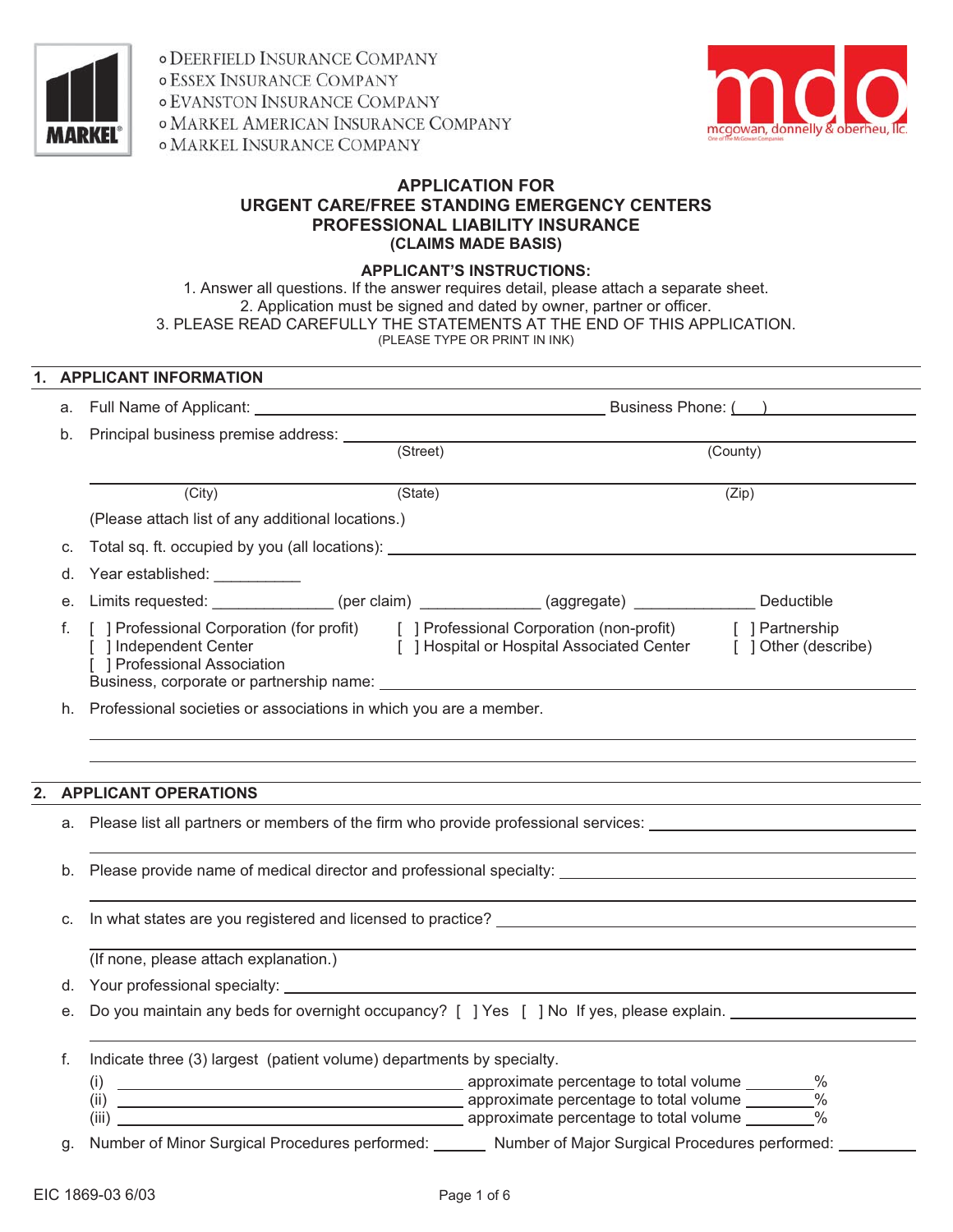| h. | Do you have the following equipment at the center?                                                                                                                                                                                                                                                                                                                                                                                                                                                                                                                                                                               |                                                                        | Yes       | No |      |
|----|----------------------------------------------------------------------------------------------------------------------------------------------------------------------------------------------------------------------------------------------------------------------------------------------------------------------------------------------------------------------------------------------------------------------------------------------------------------------------------------------------------------------------------------------------------------------------------------------------------------------------------|------------------------------------------------------------------------|-----------|----|------|
|    | Laboratory, with the following capabilities -- CBC, UA electrolytes, blood sugar,<br>(i)<br>arterial blood gases, pregnancy test, bun, and/or creatinine?<br>X-ray with on-premises processing?<br>(ii)<br>(iii) EKG -- 12 lead?<br>(iv) Monitor/Defibrillator?<br>(v) Crash cart with full cardiac life support capabilities and necessary intravenous fluids?<br>(vi) Appropriate trays and equipment for accessing the airway, pericardiocentesis, needle<br>thoracostomy, transvenous or transthoracic, pacemaker, venous access, gastric lavage?<br>(vii) Oxygen?<br>(viii) Suction?<br>(ix) Pneumatic anti-shock trousers? | (i)<br>(ii)<br>(iii)<br>(iv)<br>(v)<br>(Vİ)<br>(VII)<br>(viii)<br>(ix) |           |    |      |
|    | Dedicated telephone lines to the closest appropriate hospital emergency department<br>(x)<br>and/or two-way communication with EMS?                                                                                                                                                                                                                                                                                                                                                                                                                                                                                              | (x)                                                                    |           |    |      |
| Τ. | Is the Applicant a "Covered Entity" under the Health Insurance Portability and Accountability Act of 1996 (HIPAA)<br>Privacy Rule?<br>If Yes,                                                                                                                                                                                                                                                                                                                                                                                                                                                                                    |                                                                        | Yes [  No |    |      |
|    | Has the Applicant implemented procedures to comply with the HIPAA Privacy Rule?<br>(1)<br>(ii) Provide the name and title of the Applicant's Privacy Officer.                                                                                                                                                                                                                                                                                                                                                                                                                                                                    |                                                                        | ∣Yes I    |    | 1 No |

Our Business Associate Agreement is available at www.markelcorp.com. This is the only Business Associate Agreement we will recognize.

#### **3. APPLICANT PROCEDURES**

|    |                                                                                                                                                                                                                        | Yes | <b>No</b> |
|----|------------------------------------------------------------------------------------------------------------------------------------------------------------------------------------------------------------------------|-----|-----------|
|    | a. Do you participate in any activity, e.g. newspaper columns, broadcasts, etc., whereby professional<br>advice is offered to the public? If yes, please attach detailed explanation of this activity.                 |     |           |
| b. | Do you advertise your professional services in any manner (other than a simple listing in a<br>telephone directory)?<br>If yes, please attach a copy of ALL of the advertisements.                                     |     |           |
| c. | Are you associated with any agency or organization that engages in any kind of advertising for,<br>or solicitation of patients?<br>If yes, please attach detailed explanation and a copy of ALL of the advertisements. |     |           |
| d. | Do you maintain adequate medical records for each patient?                                                                                                                                                             |     |           |
|    | How often and by whom are the medical records reviewed?                                                                                                                                                                |     |           |

- (ii) What arrangements are made for transmitting medical records to other requesting physicians?
- e. Please give names and locations of any hospitals or institutions that you use in practice.

f. Please describe in detail your role and function in the local emergency medical services system, including:

- (i) Time and distance from the center to the nearest appropriate hospital.
- (ii) Physician direction and supervision of personnel, facilities, and equipment for the provision of medical services under emergency conditions.

g. Is anesthesia (other than topical or by means of local infiltration) administered by either you or others? [ ] Yes [ ] No If yes, attach detailed explanation and a copy of written policies and/or guidelines of the anesthesia services.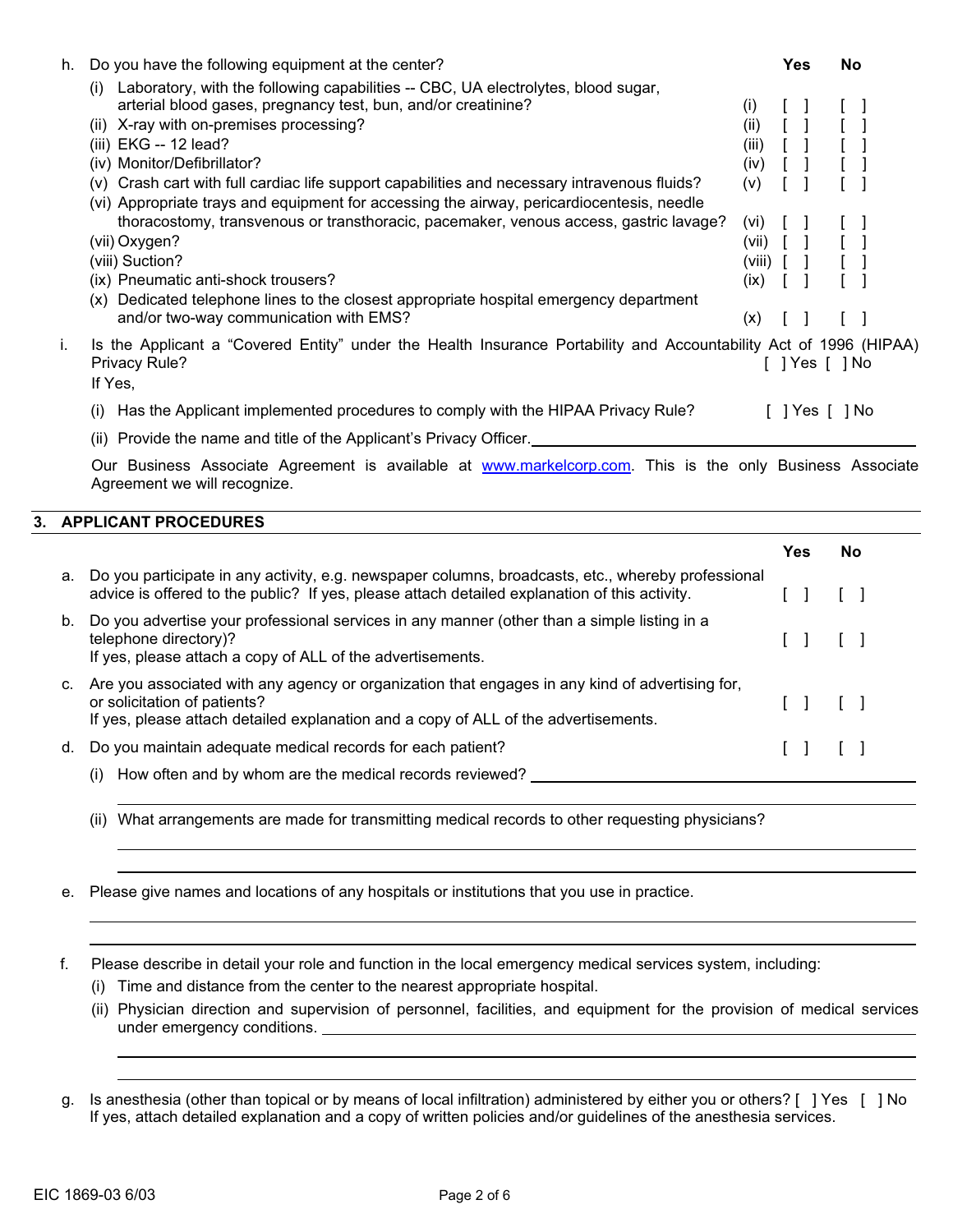# **4. APPLICANT SERVICES**

| (i) Does the clinic provide medical services for other than fee for service? [ ] Yes [ ] No<br>If yes, give details or arrangements, including copy of contract(s).<br>(ii) What is patient mix? Fee for service: __________% Prepaid: __________%<br>(iii) Percent of prepaid patients referred to outside physicians: __________%<br>Does clinic attract patients because of reputation in any particular field of medicine? [ ] Yes [ ] No If yes, in which<br>field? |
|--------------------------------------------------------------------------------------------------------------------------------------------------------------------------------------------------------------------------------------------------------------------------------------------------------------------------------------------------------------------------------------------------------------------------------------------------------------------------|
|                                                                                                                                                                                                                                                                                                                                                                                                                                                                          |
|                                                                                                                                                                                                                                                                                                                                                                                                                                                                          |
|                                                                                                                                                                                                                                                                                                                                                                                                                                                                          |
|                                                                                                                                                                                                                                                                                                                                                                                                                                                                          |
| Indicate percentage elective surgery __________% Non-elective __________%                                                                                                                                                                                                                                                                                                                                                                                                |
| Do you perform hospital emergency room care for patients not your own? [ ] Yes [ ] No If yes, please attach<br>explanation and advise the number of "patient contact" hours MONTHLY by your:                                                                                                                                                                                                                                                                             |
| (i) Emergency Room Physicians _________ hrs. (iii) Nurses<br><u> 1989 - John Stein, Amerikaansk kon</u><br>hrs.                                                                                                                                                                                                                                                                                                                                                          |
| (ii) Paramedics<br>hrs.                                                                                                                                                                                                                                                                                                                                                                                                                                                  |
| Do you use drugs for weight reduction of patients? [ ] Yes [ ] No If yes, attach list of drugs used and advise: percent<br>of practice devoted to weight reduction, frequency and duration of prescriptions for weight reduction drugs, and quantity<br>dispensed.                                                                                                                                                                                                       |
| Number of annual X-ray exposures: for diagnosis _________; for treatment _________.                                                                                                                                                                                                                                                                                                                                                                                      |
| If X-ray treatment is given, what qualifications are required of the staff?                                                                                                                                                                                                                                                                                                                                                                                              |
|                                                                                                                                                                                                                                                                                                                                                                                                                                                                          |
| <b>APPLICANT STAFF</b>                                                                                                                                                                                                                                                                                                                                                                                                                                                   |
|                                                                                                                                                                                                                                                                                                                                                                                                                                                                          |
| Do you own or operate any business other than that shown in Question 1(a) above? [ ] Yes [ ] No<br>If yes, please give details on separate sheet.                                                                                                                                                                                                                                                                                                                        |
| Please describe hiring and verification processes for all employed/independently contracted physicians degrees and                                                                                                                                                                                                                                                                                                                                                       |
| Do you have any restricted licensed physicians on staff? [ ] Yes [ ] No If yes, please explain.                                                                                                                                                                                                                                                                                                                                                                          |
| Do you have any physicians on staff that do not maintain staff privileges at a hospital? [ ] Yes [ ] No If yes, please                                                                                                                                                                                                                                                                                                                                                   |
|                                                                                                                                                                                                                                                                                                                                                                                                                                                                          |
|                                                                                                                                                                                                                                                                                                                                                                                                                                                                          |
|                                                                                                                                                                                                                                                                                                                                                                                                                                                                          |
| Does the center require Certificates of Insurance from all staff doctors? [ ] Yes [ ] No If yes, what are minimum<br>limits of liability that are required? ____________ (per claim) ___________ (aggregate)                                                                                                                                                                                                                                                             |
| Hours of operation:                                                                                                                                                                                                                                                                                                                                                                                                                                                      |
|                                                                                                                                                                                                                                                                                                                                                                                                                                                                          |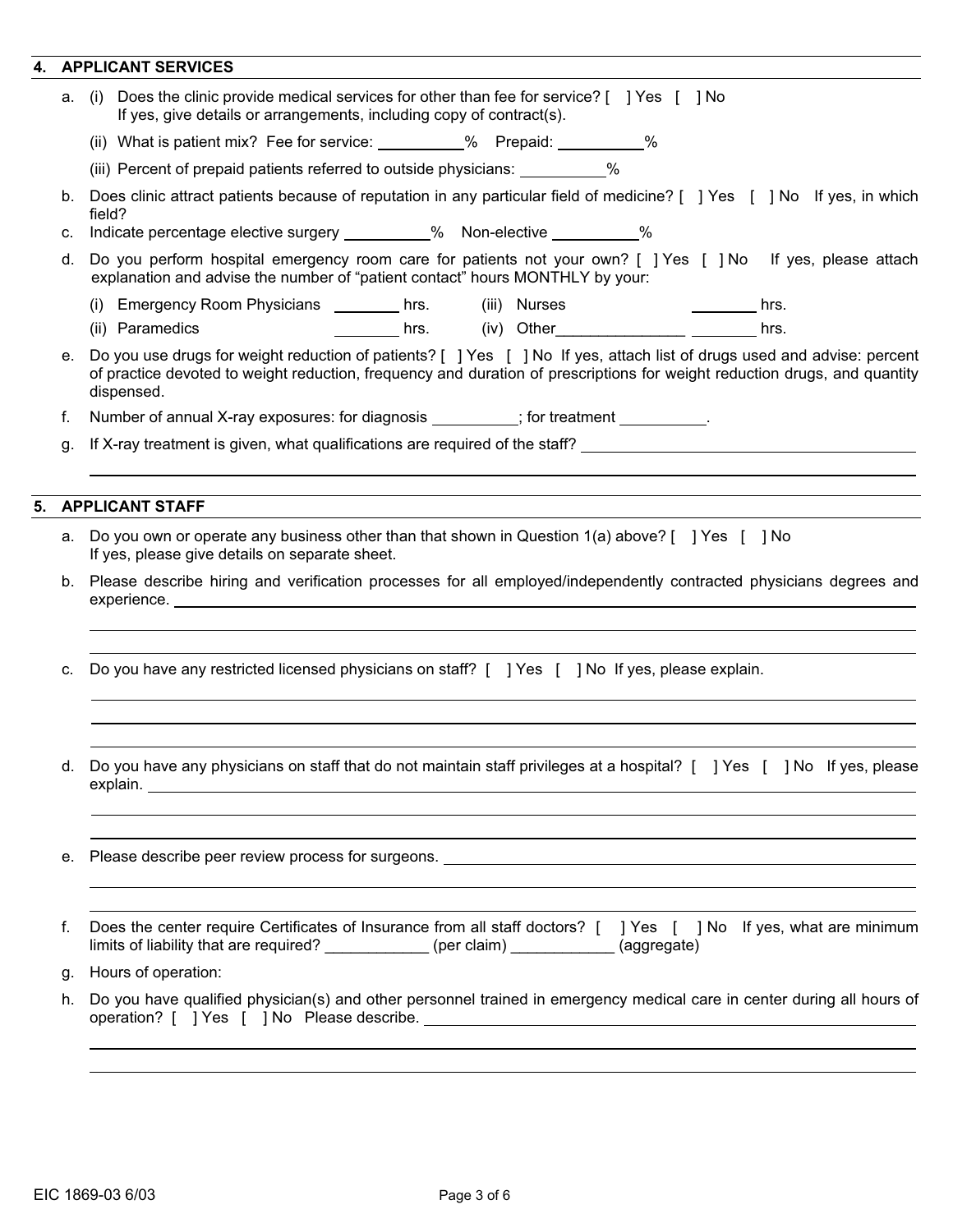i. Please indicate the number of professional employees, volunteers and independent contractors. IF NONE, PLEASE STATE NONE.

|                   |                                                                                                                                                                                                         | No of Employees<br><b>And Volunteers</b>                                                                                                                                                                                                                                                                                                                                                                                       | No. of Independent<br><b>Contractors</b>                                                                                                                                                                                             |
|-------------------|---------------------------------------------------------------------------------------------------------------------------------------------------------------------------------------------------------|--------------------------------------------------------------------------------------------------------------------------------------------------------------------------------------------------------------------------------------------------------------------------------------------------------------------------------------------------------------------------------------------------------------------------------|--------------------------------------------------------------------------------------------------------------------------------------------------------------------------------------------------------------------------------------|
| (i)               | Physicians: No surgery (other than incision of boils, suturing of<br>skin) or obstetrical procedures:                                                                                                   | (i)                                                                                                                                                                                                                                                                                                                                                                                                                            |                                                                                                                                                                                                                                      |
| (ii)              | Physicians: Minor surgery or obstetrical procedures not<br>constituting major surgery:                                                                                                                  | (ii)<br><u> 1999 - Johann Barbara, martx</u>                                                                                                                                                                                                                                                                                                                                                                                   | <u>and the company of the company of the company of the company of the company of the company of the company of the company of the company of the company of the company of the company of the company of the company of the com</u> |
| (iii)             | Proctologists, Ophthalmologists and Urologists:                                                                                                                                                         | (iii)<br>and the company of the                                                                                                                                                                                                                                                                                                                                                                                                |                                                                                                                                                                                                                                      |
| (iv)              | General Surgeons, Cardiac Surgeons, and Otolaryngologists<br>(no plastic surgery):                                                                                                                      | (iv)                                                                                                                                                                                                                                                                                                                                                                                                                           |                                                                                                                                                                                                                                      |
| (v)               | Obstetrics-Gynecologists, Plastic Surgeons, and<br>Otolaryngologists doing plastic surgery:                                                                                                             | (v)                                                                                                                                                                                                                                                                                                                                                                                                                            |                                                                                                                                                                                                                                      |
| (vi)              | Anesthesiologists, Thoracic Surgeons, Vascular Surgeons,<br>Neurosurgeons, and Orthopedic Surgeons:                                                                                                     | (vi)<br><u> 1990 - Johann Barnett, fransk politiker</u>                                                                                                                                                                                                                                                                                                                                                                        |                                                                                                                                                                                                                                      |
| (vii)             | Physicians' & Surgeons' Assistants, Nurse Practitioners<br>(describe duties on separate sheet):                                                                                                         | (vii)                                                                                                                                                                                                                                                                                                                                                                                                                          |                                                                                                                                                                                                                                      |
| (viii)            | Interns/residents:                                                                                                                                                                                      | (viii)<br><u> 1999 - Johann Barnett, fransk politiker</u>                                                                                                                                                                                                                                                                                                                                                                      |                                                                                                                                                                                                                                      |
| (ix)              | <b>Unlicensed Interns:</b>                                                                                                                                                                              | (ix)                                                                                                                                                                                                                                                                                                                                                                                                                           |                                                                                                                                                                                                                                      |
| (x)               | Dentists (no oral surgery):                                                                                                                                                                             | (x)                                                                                                                                                                                                                                                                                                                                                                                                                            |                                                                                                                                                                                                                                      |
| (x <sub>i</sub> ) | Orthodontists:                                                                                                                                                                                          | (xi)                                                                                                                                                                                                                                                                                                                                                                                                                           |                                                                                                                                                                                                                                      |
| (xii)             | Oral Surgeons:                                                                                                                                                                                          | (xii)<br>$\frac{1}{1-\frac{1}{2-\frac{1}{2-\frac{1}{2-\frac{1}{2-\frac{1}{2-\frac{1}{2-\frac{1}{2-\frac{1}{2-\frac{1}{2-\frac{1}{2-\frac{1}{2-\frac{1}{2-\frac{1}{2-\frac{1}{2-\frac{1}{2-\frac{1}{2-\frac{1}{2-\frac{1}{2-\frac{1}{2-\frac{1}{2-\frac{1}{2-\frac{1}{2-\frac{1}{2-\frac{1}{2-\frac{1}{2-\frac{1}{2-\frac{1}{2-\frac{1}{2-\frac{1}{2-\frac{1}{2-\frac{1}{2-\frac{1}{2-\frac{1}{2-\frac{1}{2-\frac{1}{2-\frac{1$ |                                                                                                                                                                                                                                      |
| (xiii)            | <b>Nurse Anesthetists:</b>                                                                                                                                                                              | (xiii)                                                                                                                                                                                                                                                                                                                                                                                                                         |                                                                                                                                                                                                                                      |
| (xiv)             | Optometrists, Opticians:                                                                                                                                                                                | (xiv)                                                                                                                                                                                                                                                                                                                                                                                                                          |                                                                                                                                                                                                                                      |
| (xv)              | Pharmacists:                                                                                                                                                                                            | (xv)<br>$\frac{1}{2}$                                                                                                                                                                                                                                                                                                                                                                                                          | the control of the control of the                                                                                                                                                                                                    |
| (xvi)             | Perfusionists:                                                                                                                                                                                          | (xvi)                                                                                                                                                                                                                                                                                                                                                                                                                          |                                                                                                                                                                                                                                      |
|                   | (xvii) Podiatrists:                                                                                                                                                                                     | (xvii)                                                                                                                                                                                                                                                                                                                                                                                                                         |                                                                                                                                                                                                                                      |
|                   | (xviii) Chiropractors:                                                                                                                                                                                  | (xviii)                                                                                                                                                                                                                                                                                                                                                                                                                        |                                                                                                                                                                                                                                      |
|                   | (xix) RNs, LPNs:                                                                                                                                                                                        | (xix)                                                                                                                                                                                                                                                                                                                                                                                                                          |                                                                                                                                                                                                                                      |
| (xx)              | X-ray Technician:                                                                                                                                                                                       | (xx)                                                                                                                                                                                                                                                                                                                                                                                                                           |                                                                                                                                                                                                                                      |
|                   | (xxi) Physical therapist/pulmonary therapists:                                                                                                                                                          | (xxi)                                                                                                                                                                                                                                                                                                                                                                                                                          |                                                                                                                                                                                                                                      |
|                   | (xxii) Other miscellaneous medical personnel; (please specify and<br>attach a list):                                                                                                                    | (xxii)                                                                                                                                                                                                                                                                                                                                                                                                                         |                                                                                                                                                                                                                                      |
|                   | Are all of the above individuals licensed in accordance with applicable state and federal regulations? [ ] Yes [ ] No If<br>no, please attach explanation.                                              |                                                                                                                                                                                                                                                                                                                                                                                                                                |                                                                                                                                                                                                                                      |
|                   | Do you supervise any individuals other than your own employees? [ ] Yes [ ] No If yes, please attach explanation<br>of responsibilities and relationship to the entity which employs these individuals. |                                                                                                                                                                                                                                                                                                                                                                                                                                |                                                                                                                                                                                                                                      |

Please indicate by profession the number of individuals supervised.

| <b>Number</b>            | <b>Type of Profession</b> | <b>Number</b> | <b>Type of Profession</b> |
|--------------------------|---------------------------|---------------|---------------------------|
| <b>Contract Contract</b> | Physicians                |               |                           |
|                          | X-ray Technicians         |               |                           |
|                          | Laboratory Technicians    |               |                           |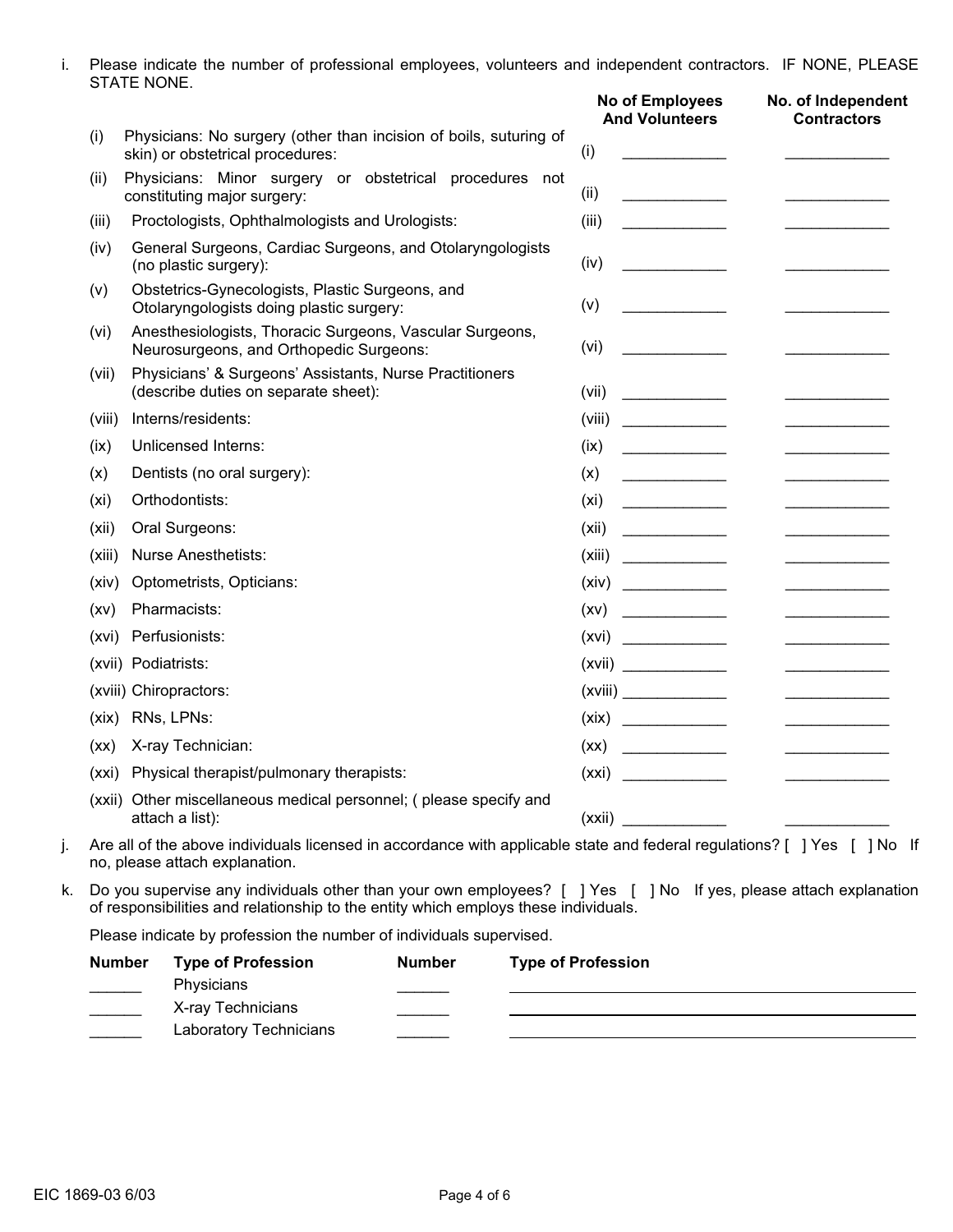#### **6. APPLICANT REVENUE/VISITS**

|    | a. | State sources and amounts of total revenue:                                                                                                                                                                                                                                        |                                                                                                                       |         |                                      |                                                                        |               |                                   |                                                            |
|----|----|------------------------------------------------------------------------------------------------------------------------------------------------------------------------------------------------------------------------------------------------------------------------------------|-----------------------------------------------------------------------------------------------------------------------|---------|--------------------------------------|------------------------------------------------------------------------|---------------|-----------------------------------|------------------------------------------------------------|
|    |    | <b>Source</b>                                                                                                                                                                                                                                                                      | <b>Amount This Fiscal Year</b>                                                                                        |         |                                      | <b>Amount Next Fiscal Year</b>                                         |               |                                   |                                                            |
|    |    | A. Charitable Contributions                                                                                                                                                                                                                                                        | \$                                                                                                                    |         |                                      | \$<br><u> 1980 - Johann Barbara, martin amerikan basar da</u>          |               |                                   |                                                            |
|    |    | <b>B. Government Funding</b>                                                                                                                                                                                                                                                       | <u> 2008 - Andrea Albert III, am bhaile an t-Iomraidh an t-Iomraidh an t-Iomraidh an t-Iomraidh an t-Iomraidh an </u> |         |                                      | <u> 1989 - Johann Stein, mars an t-Amerikaansk kommunister (</u>       |               |                                   |                                                            |
|    |    | C. Fee for Service                                                                                                                                                                                                                                                                 |                                                                                                                       |         |                                      | \$<br><u> 1989 - Johann Stoff, Amerikaansk politiker (</u>             |               |                                   |                                                            |
|    |    | D. All and the same of the same of the same of the same of the same of the same of the same of the same of the                                                                                                                                                                     |                                                                                                                       |         |                                      | \$<br><u> 1989 - Johann Stein, mars an t-Amerikaansk kommunister (</u> |               |                                   |                                                            |
|    |    | <b>TOTAL GROSS REVENUE</b>                                                                                                                                                                                                                                                         |                                                                                                                       |         |                                      | \$                                                                     |               |                                   |                                                            |
|    | b. | Provide number of outpatient visits:                                                                                                                                                                                                                                               |                                                                                                                       |         |                                      |                                                                        |               |                                   |                                                            |
|    |    | <b>Type of Visit</b><br>Clinic<br>Laboratory                                                                                                                                                                                                                                       | <b>Number of Visits</b><br><b>Last 12 Months</b>                                                                      |         |                                      | <b>Number of Visits</b><br><b>Next 12 Months</b>                       |               |                                   |                                                            |
|    |    | TOTAL NO. OF VISITS                                                                                                                                                                                                                                                                |                                                                                                                       |         |                                      |                                                                        |               |                                   |                                                            |
| 7. |    | <b>APPLICANT HISTORY</b>                                                                                                                                                                                                                                                           |                                                                                                                       |         |                                      |                                                                        |               |                                   |                                                            |
|    |    | a. List prior professional liability insurance carried for each of the past four years. IF NONE, STATE NONE.<br><b>Policy</b><br><b>Insurance Carrier</b><br><b>Number</b> Liability                                                                                               | <b>Deductible</b><br><b>Limits of</b><br>(if any)                                                                     | Premium | <b>Inception Exp.</b><br>Mo./Day/Yr. | <b>Expiration</b><br>Mo./Day/Yr.                                       |               | Yes                               | <b>Was this a Claims</b><br><b>Made Policy Form?</b><br>No |
|    |    |                                                                                                                                                                                                                                                                                    |                                                                                                                       |         |                                      |                                                                        |               |                                   |                                                            |
|    |    |                                                                                                                                                                                                                                                                                    | <u> 1989 - Andrea Barbara, Amerikaansk politiker (* 1958)</u>                                                         |         |                                      |                                                                        |               |                                   |                                                            |
|    |    |                                                                                                                                                                                                                                                                                    |                                                                                                                       |         |                                      |                                                                        |               |                                   |                                                            |
|    |    |                                                                                                                                                                                                                                                                                    |                                                                                                                       |         |                                      |                                                                        |               |                                   |                                                            |
|    | b. | If prior professional liability insurance was on a claims made basis, the retroactive exclusion date was:                                                                                                                                                                          |                                                                                                                       |         |                                      |                                                                        |               |                                   |                                                            |
|    | C. | PLEASE ATTACH DETAILED EXPLANATION FOR ANY "YES" ANSWERS:                                                                                                                                                                                                                          |                                                                                                                       |         |                                      |                                                                        |               |                                   |                                                            |
|    |    | Have you or any of your employees listed in question 5(i):                                                                                                                                                                                                                         |                                                                                                                       |         |                                      |                                                                        |               | <b>Yes</b>                        | No                                                         |
|    |    | Ever been the subject of disciplinary or investigatory proceedings or reprimanded by a<br>governmental or an administrative agency, hospital or professional association?                                                                                                          |                                                                                                                       |         |                                      |                                                                        | (i)           |                                   |                                                            |
|    |    | (ii) Ever been convicted for an act committed in violation of any law or ordinance other than                                                                                                                                                                                      |                                                                                                                       |         |                                      |                                                                        |               |                                   |                                                            |
|    |    | traffic offenses?                                                                                                                                                                                                                                                                  |                                                                                                                       |         |                                      |                                                                        | (ii)          |                                   |                                                            |
|    |    | (iii) Ever been treated for alcoholism or drug addiction?<br>(iv) Ever had any state professional license or license to prescribe or dispense narcotics<br>refused, suspended, revoked, renewal refused or accepted only on special terms or<br>ever voluntarily surrendered same? |                                                                                                                       |         |                                      |                                                                        | (iii)<br>(iv) | $\begin{bmatrix} 1 \end{bmatrix}$ |                                                            |

- a. Has any claim or suit been brought against you and/or any of your employees? [ ] Yes [ ] No If yes, a supplemental claim information form must be completed for each claim or suit.
- b. Are you aware of any circumstances which may result in a malpractice claim or suit being made against you or any of your employees? [ ] Yes [ ] No If yes, give details on separate sheet.

## **9. ADDITIONAL INFORMATION**

- a. A copy of your letterhead/business stationery.
- b. A copy of your protocol(s) for stabilization and transportation of patients requiring hospital or other care unavailable at the center.
- c. List of all surgical procedures performed at the center.
- d. List of activities/procedures performed, not otherwise described in this application.

 $\overline{8}$ .